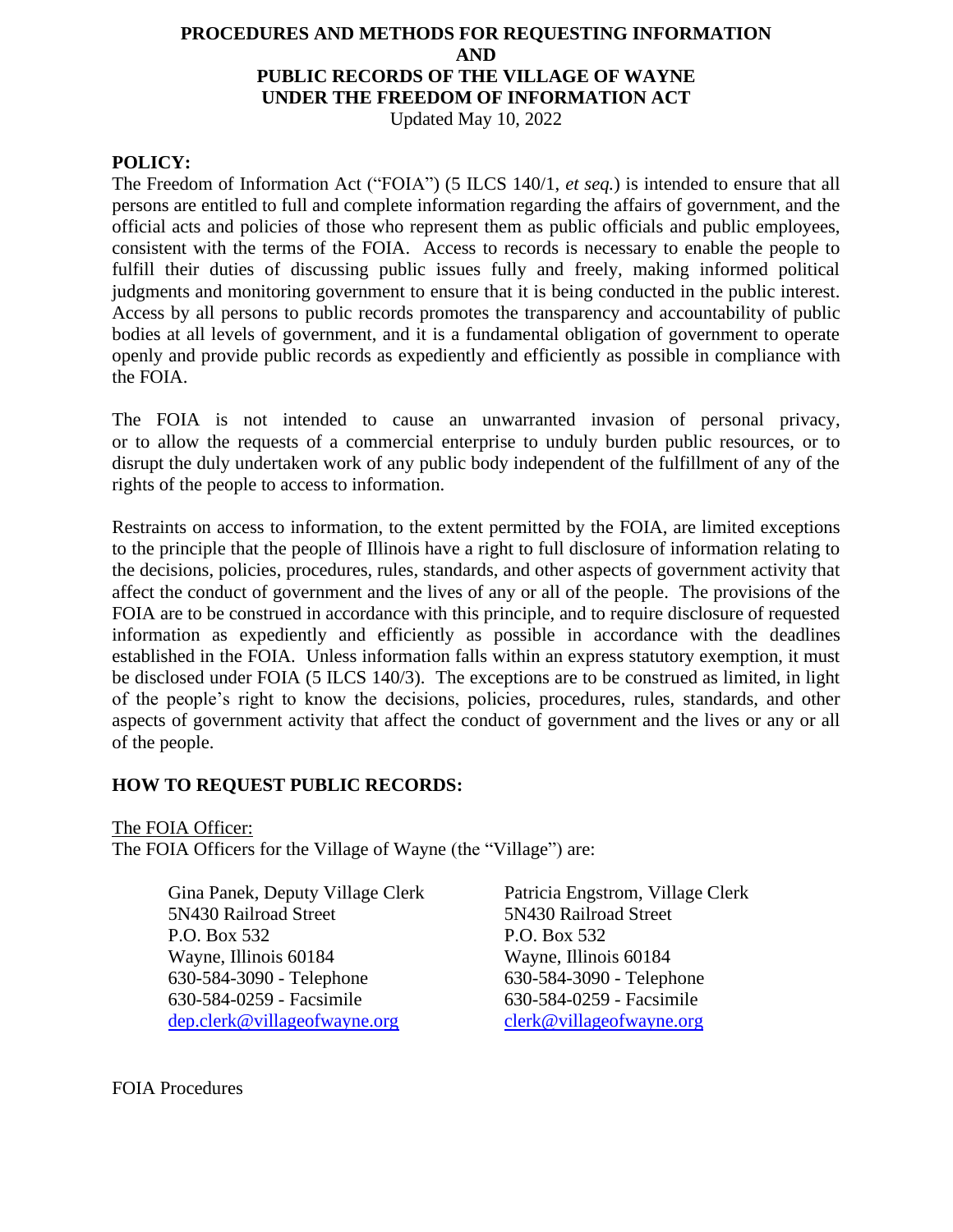Assistant FOIA Officers for the Village are: Kristi Starodub, Building and Zoning 5N430 Railroad Street P.O. Box 532 Wayne, IL 60184 [bldg.zoning@villageofwayne.org](mailto:bldg.zoning@villageofwayne.org)

Nancy Harris, Police Administrative Assistant 31W680 Army Trail Road P.O. Box 532 Wayne, IL 60184 [pdadmin@villageofwayne.org](mailto:pdadmin@villageofwayne.org)

#### Submitted of Requests; Content:

Requests for public records in the custody of the Village of Wayne (the "Village") should be submitted to the FOIA Officer. Requests must be made in writing and, if desired, a form for the request will be provided. The form may be submitted in person, by U.S. mail, e-mail or facsimile.

All requests must include the following:

- 1. The requestor's full name, address, telephone number, facsimile number and email, if any;
- 2. A brief description, as specific as possible, of the public records requested;
- 3. A statement as to whether the request is for inspection of public records, copies of public records, or both; and
- 4. A statement as to whether the request is for a commercial purpose. *[Note: It is a violation of Sec. 3.1 of the FOIA to knowingly obtain a public record for a commercial purpose without disclosing that it is for a commercial purpose if requested to do so by the Village.*

#### Inspection of Records:

Public records in the custody of the Village will be made available for inspection during normal office hours at the administrative offices at Village Hall, or such other office of the Village where they are maintained. To prevent damage to or destruction of records, public inspection will be made under the supervision of a Village employee.